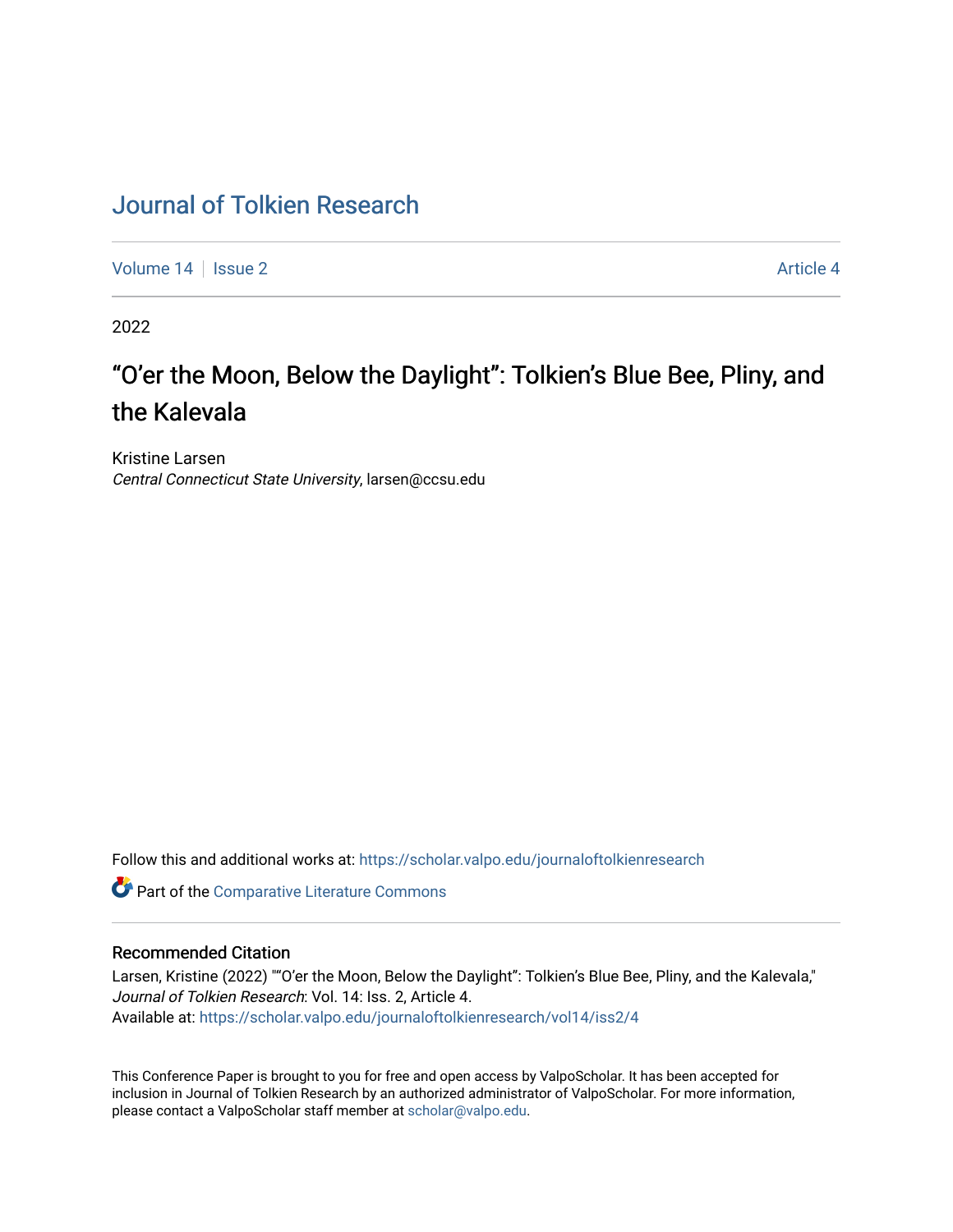### **"O'er the Moon, Below the Daylight": Tolkien's Blue Bee, Pliny, and the**  *Kalevala*

Presented at the International Congress on Medieval Studies, Western Michigan University, Kalamazoo, MI, May 13, 2017.

That the end of the world<sup>1</sup> is concomitant with the final defeat of Melkor is foretold in *The Silmarillion*, when Varda creates the brighter stars and constellations to light the awakening of the Elves. The last two groups of stars she crafts are "Menelmacar with his shining belt, that forebodes the Last Battle that shall be at the end of days" and "seven mighty stars… Valacirca, the Sickle of the Valar and sign of doom" that she set "high in the north as a challenge to Melkor" (*Sil* 48). The former is unambiguously identified within the *legendarium* as Orion, and the latter as the Big Dipper. Orion is given even greater symbolic importance within the tale, because it is when he first "strode up the sky" and the star Helluin "flickered in the mists above the borders of the world" that the elves awoke (*Sil* 48). The star Helluin is Sirius, the brightest star in the night sky, the so-called dog star that dutifully follows his master Orion by rising just after him in the night sky. Is Orion – Menelmacar the Swordsman – supposed to represent a specific individual? If so, who is his dutiful companion Sirius?



*Figure 1: Sirius (extreme lower left) relative to Orion as seen several hours after they have risen. The bright red star near the top of the image is Betelgeuse. The pinkish blob below Orion's belt is M42, the Orion Nebula. The bright star in the lower right side of Orion is Rigel. Public domain, courtesy of NASA/ESA.*

 $<sup>1</sup>$  A more detailed exploration of Tolkien's eschatology can be found in Larsen (2015).</sup>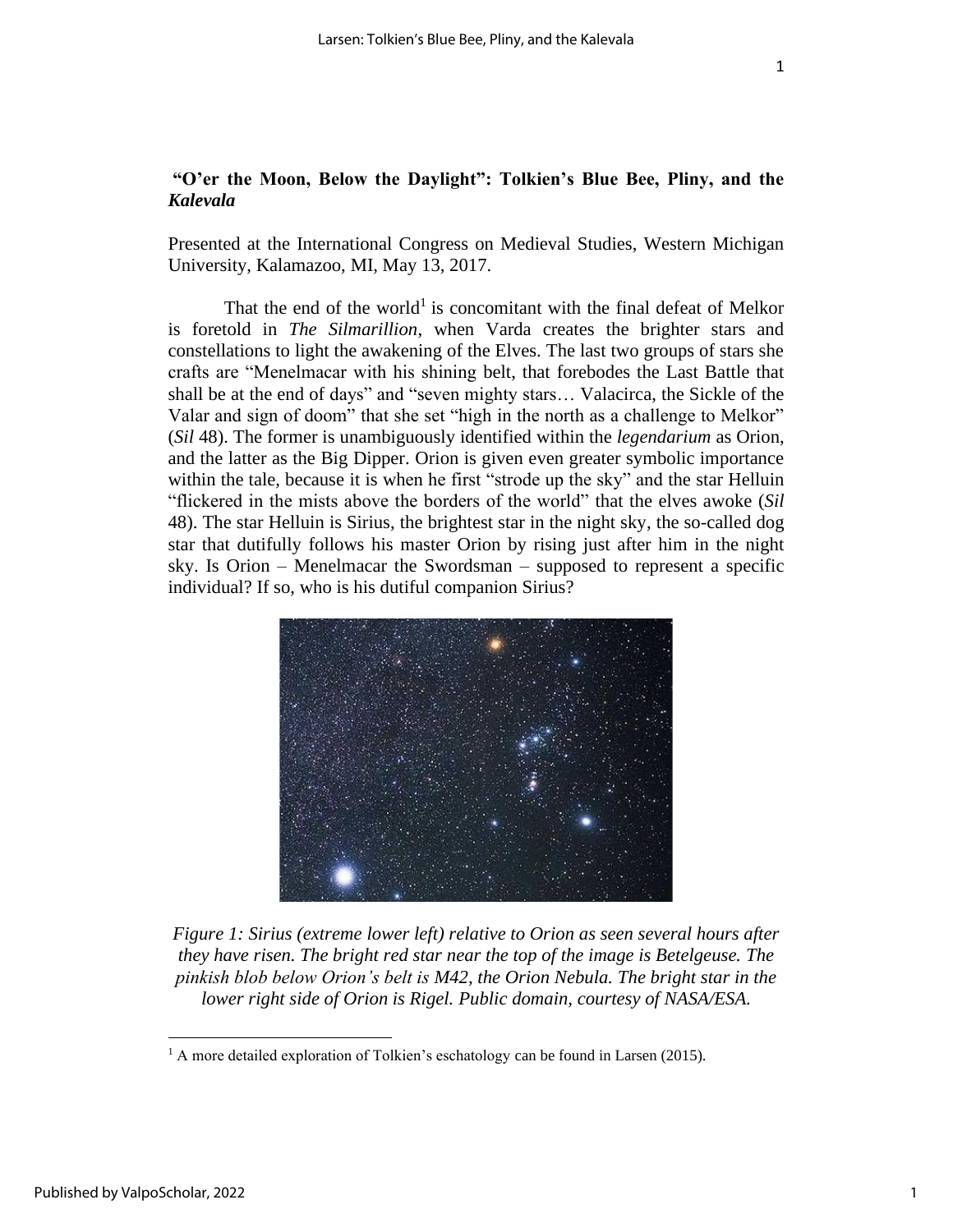In an early iteration of the mythology outlined in the so-called Notebook C, it is recounted how Melkor (here called Melko) breaks the bonds he had long been trapped in and harasses the Elves of Tol Eressëa. The only help that came from Valinor is courtesy of the Vala Tulkas, who "privily" sends his son Telimektar (*BoLT II* 281). Telimektar "of the silver sword" and Ingil, son of Inwë, king of the Teleri, wound Melko and chase him up the great Pine of Tavrobel, a "mighty pine" said to reach the stars (*BoLT II* 281). Telimektar and Ingil afterwards remain in the sky to prevent Melko's return; in turn, Melko attacks the sun, moon, and stars (through eclipses and meteors). The pine is cut down to stave off Melko's return as long as possible, but he continues to cause mayhem in the heavens. For example, Urwendi, the pilot of the sun, is killed when her ship is upset by Melko and she falls into the ocean, and an enraged and grieving Fionwë, son of Manwë and Varda, will kill Melko in "the end" (*BoLT II* 281). Details of this final battle are scant, save that Fionwë and Tulkas will face Melko and fight "on the Plains of Valinor" (*BoLT II* 282). The second version of the end of Arda is found in the so-called "Sketch of the Mythology" (composed between 1926- 1930). Here Fionwë leads the Sons of the Valar in the "Terrible or Last Battle" where Morgoth is captured and "thrust through the Door of Night into the outer dark beyond the Walls of the World, and a guard set forever on that Door" (*SoME* 40). But it is further explained that in the far distant future

When the world is much older, and the Gods weary, Morgoth will come back through the Door, and the last battle of all will be fought. Fionwë will fight Morgoth on the plain of Valinor, and the spirit of Túrin shall be beside him; it shall be Túrin who with his black sword will slay Morgoth, and thus the children of Húrin shall be avenged. (*SoME* 40)

While this "Second Prophecy of Mandos" (*SoME* 370) somewhat shifts responsibility for Melkor's ultimate demise, it retains the motif of an eschatological swordsman.

The legend of Telimektar and Ingil in Notebook C suggests<sup>2</sup> that our constellation Orion "is only the image of Telimektar in the sky? [*sic*] Varda gave him stars, and he bears them aloft that the Gods may know he watches; he has diamonds on his sword-sheath, and this will go red when he draws his sword at the Great End" (*BoLT II* 281). The specific reference to a star appearing red at the end times is perhaps a nod to the erroneous yet popular scientific hypothesis of the late nineteenth and early twentieth century referenced in H.G. Wells' novel

<sup>2</sup> In his editorial commentary to "The Tale of the Sun and Moon" in Part 1 of *The Book of Lost Tales*, Christopher Tolkien notes that "the story of his [Telimektar's] conversion into the constellation of Orion was never clearly told" (*BoLT I* 200). I would argue that the excerpts from Notebook C cited here at the very least give us a general outline.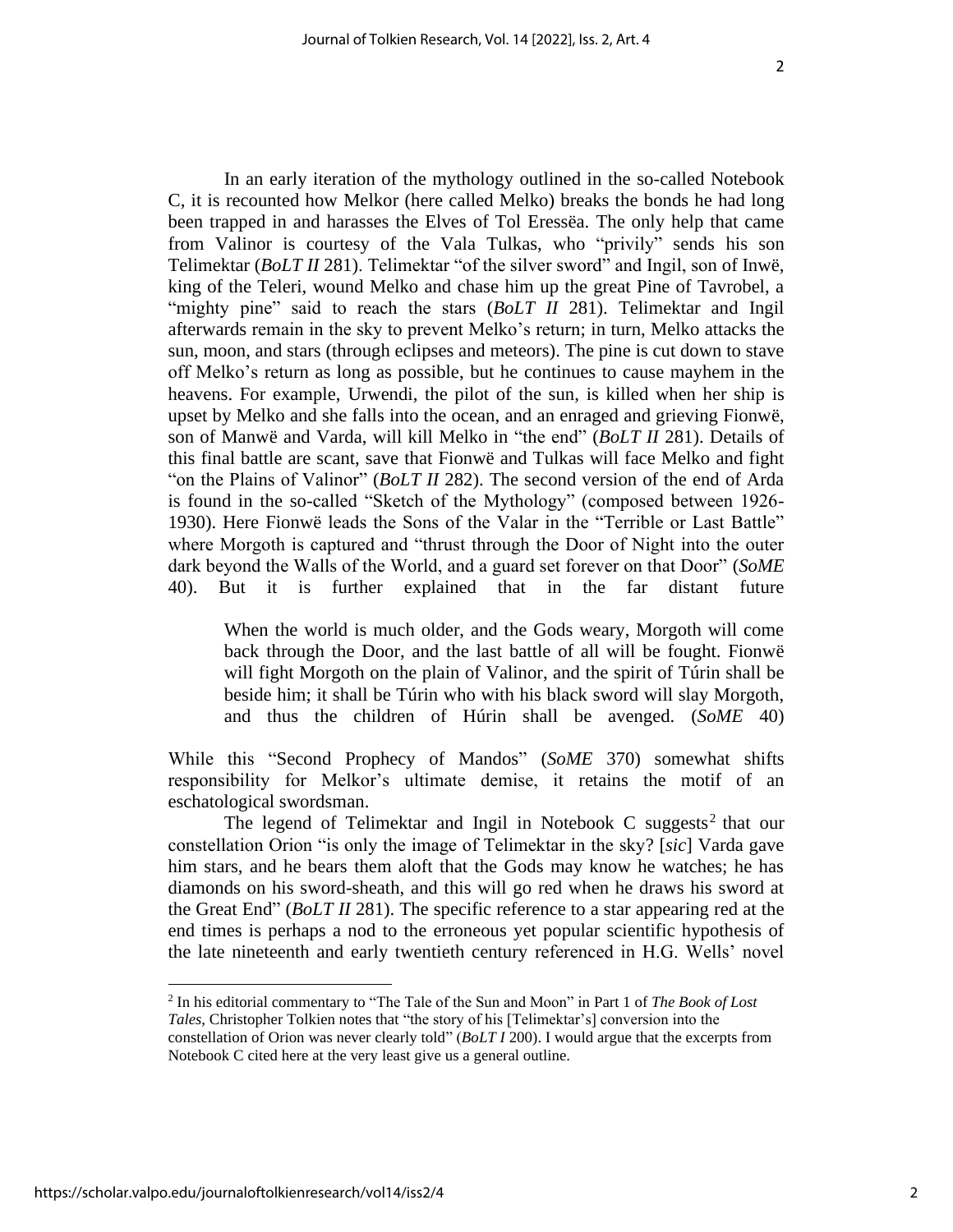*The Time Machine* (84) that all stars turn into red dwarfs before they die (Eddington 106). The more general description of Orion's sword-sheath being jeweled with stars is quite accurate, as noted in Figure 2 below. The middle "star" (labelled by the Greek letter theta  $\theta$ ) is actually the Orion Nebula, a massive cloud of gas and dust and infant stars that is visible as a fuzzy "star" to the unaided eye.



*Figure 2: Orion (with a closeup of the belt and sword region) from Johann Bayer,*  Uranometria *(1661). Public domain.*

The passage in Notebook C continues "But now Telimektar, and Gil who follows him like a Blue Bee, ward off evil, and Varda immediately replaces any stars that Melko looses and casts down" as meteors. The etymological appendix to *The Book of Lost Tales I* quotes the Quenya Lexicon: "*Telimektar* is glossed 'Orion, literally Swordsman of Heaven…. The Gnomish form of it is *Telumaithar*. In the Valar name-list he is called also *Taimondo*…. The Gnomish equivalent is *Daimord* (*dai, daimoth* 'sky, heaven')" (*BoLT I* 268). The same appendix says of Ingil that in the Gnomish Lexicon his names "are *Gilweth* and *Githilma*; *Gil* is the star Sirius, and is said to be the name of Gilweth after he rose to the heavens and 'in the likeness of a great bee bearing honey of flame followed Daimord [Telimektar, Orion]'" (*BoLT* I 256). As previously noted, Sirius, the brightest star of Canis Major, Orion's larger hunting dog, does faithfully follow its master into the heavens as it rises, and despite the fact that Telimektar and Ingil disappear in the "Sketch of the Mythology" and are absent from all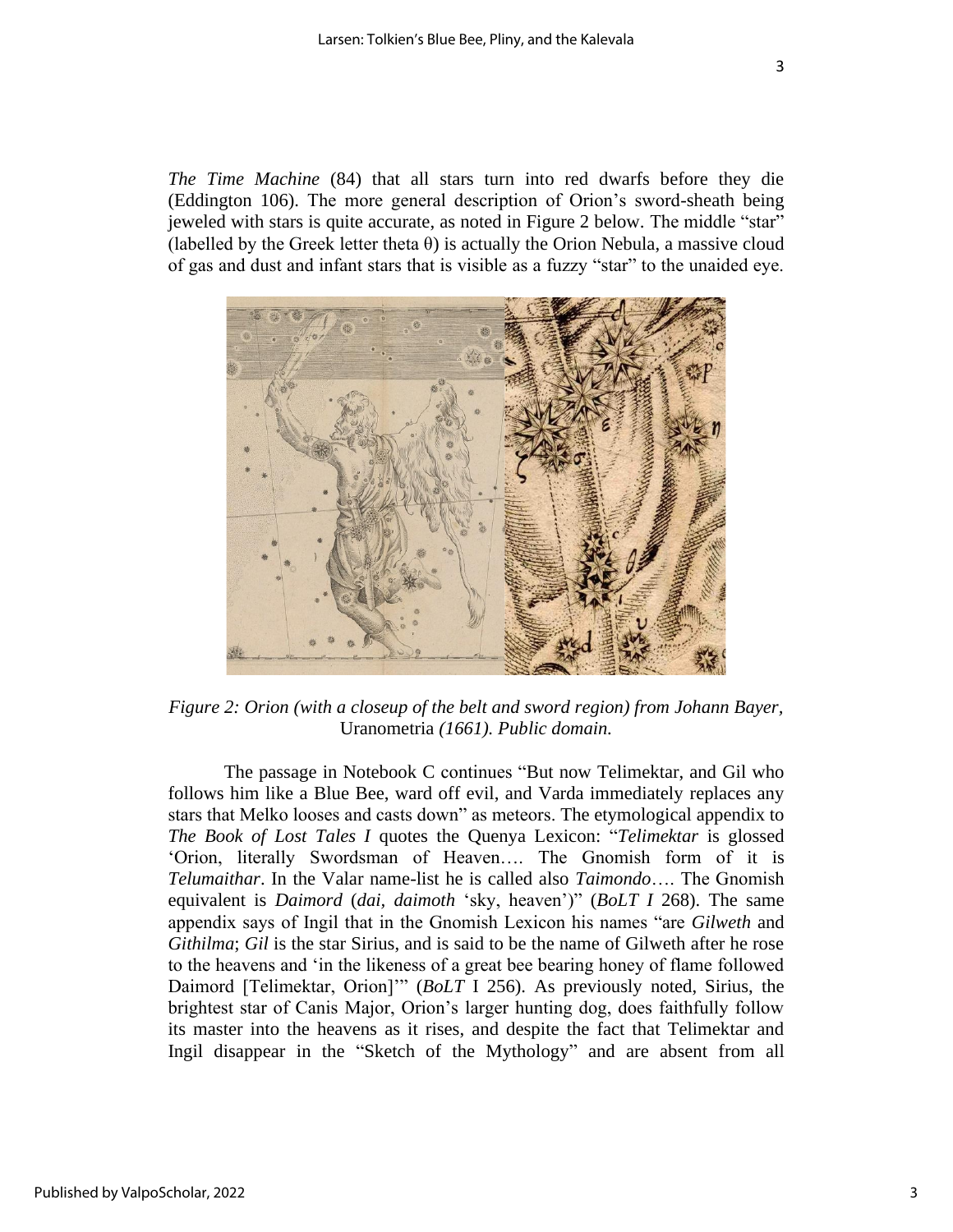subsequent versions of the mythology, the celestial symbolism of Orion and Sirius rising into the sky endures, in the tale of "The Coming of the Elves" identified as Menelmacar and Helluin (as noted in *The Silmarillion)*. Therefore Tolkien considered this pair of faithful companions immortalized in the stars to be an important addition to the cosmology, and while he certainly changed the details of the association over the development of his mythology, it is apparent that the vision of Orion heralding Melkor's doom never left his mind. For example, in the c.1958 work *The Annals of Aman*, Orion (as Menelmakar) is said to be "a sign of Túrin Turambar, who should come into the world, and a foreshadowing of the Last Battle that shall be at the end of days," the last reference in the main legendarium to the Second Prophecy of Mandos (*MR* 76). 3

The most famous Tolkienian reference to Orion is perhaps the scene in *The Fellowship of the Ring* in which Frodo watches Orion rise while he, Sam, and Pippin spend the night with the elven company of Gildor Inglorion. Here the constellation is called by its Sindarin name, as he "climbed over the rim of the world, the Swordsman of the Sky, Menelvagor with his shining belt" (*FotR* 91). Tolkien's description of the stars is consistent with the view from Oxford in late September around midnight, as described in the story. For example, compare this with the beginning of Robert Frost's 1923 poem "The Star-Splitter": "You know Orion always comes up sideways. Throwing a leg up over our fence of mountains…" (Frost 27). Christopher Tolkien explains that in the drafts of this scene, it is the moon that is observed, not the constellations, so the later addition of Orion to this scene was deliberate, perhaps a subtle way of tying the events of *The Lord of the Rings* to both the earlier history of Middle-earth as well as its overall mythology (*RotS* 325).

It is therefore notable that during the writing of *The Lord of the Rings*, Tolkien toyed with making significant changes to his mythology in order to align it with actual astronomical facts, such as making the sun and moon coeval with the earth rather than later creations as the last fruit and flower of the Two Trees. In one such cosmological model (published in *Morgoth's Ring* as "Myths Transformed text II"), Melkor is driven out of the earth by the Valar and returns in secret under the cover of cold and darkness, "mostly at night and especially to the North in winter" (*MR* 376). Tolkien then notes that it is after the battle that drove out Melkor that Varda "set certain stars as ominous signs for the dwellers in Arda to see" (*MR* 376). While Tolkien does not name specific constellations in this particular essay, in a contemporaneous work (dubbed text IV by Christopher), the constellations Orion and "*the Plough*… the *Valacirca* or 'The Sickle of the Gods'" are specifically mentioned as the handiwork of Varda (*MR* 388). Interestingly these two constellations are visually compelling in winter, as Orion

<sup>3</sup> Christopher Tolkien notes that the "last reappearance" of the prophecy in *any* form is in one of his father's notes to the late 1960s essay "The Problem of *Ros*" (*PoME* 374-5).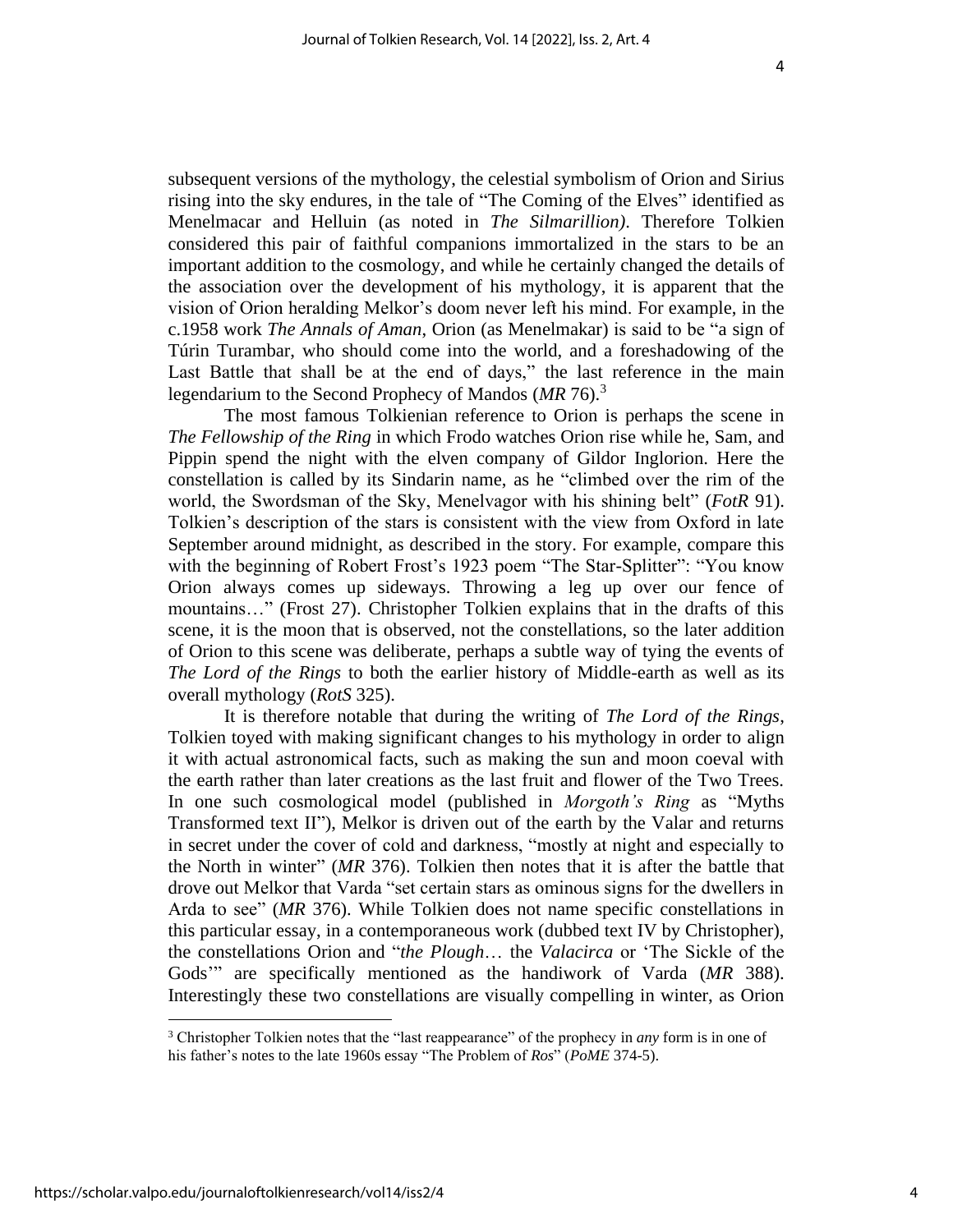is high in the sky during winter evenings, and the Big Dipper is raised up on its handle, looking like a scythe. Thus, as Melkor sat in his camp in the north, he would be faced with the sword-bearing warrior before him (looking south) and a raised scythe to his back (in the north), as seen in Figure 3. Tolkien may have adapted this tableau from Manilius's *Astronomica* Book 1, lines 501-5, suggested by Emma Gee (66) to refer to Orion presiding over the Trojan War:

Already when the Greeks overthrew Troy the Bear and Orion moved with fronts opposed, she content to describe her gyrations at the pole, he rising to face her in opposition as she wheels on the other side and to transverse forever the whole sky.



*Figure 3: The Big Dipper (seen on the right) as a scythe in the northern sky. Photograph by Cecille Engle Kennedy (CC BY-SA 4.0).*

A final reference to Orion can be found in *The Notion Club Papers*, when Lowdham and his colleagues try to discover the meaning of the name *Éarendil*. In the first version of the unfinished tale, the fictional academics connect the name with "a star-name for Orion, or for Rigel" (*SD* 236), Rigel being the brightest star in Orion, marking one of his feet.<sup>4</sup> A later version makes the direct connection with the Norse legend of Aurvendil's frostbitten toe being thrown into the sky by Thor (*SD* 301). 5

Like Orion, the bright star Sirius also reappears in the various revisions of the legendarium, most obviously in the published *Silmarillion* in Varda's making of the great stars and constellations and the subsequent awakening of the Eldar.

<sup>4</sup> While Betelgeuse is technically Alpha Orionis, it is a variable star, and is generally dimmer than Rigel, Beta Orionis.

<sup>5</sup> Christopher Tolkien further explains this connection in an editorial note (*SD* 307-8).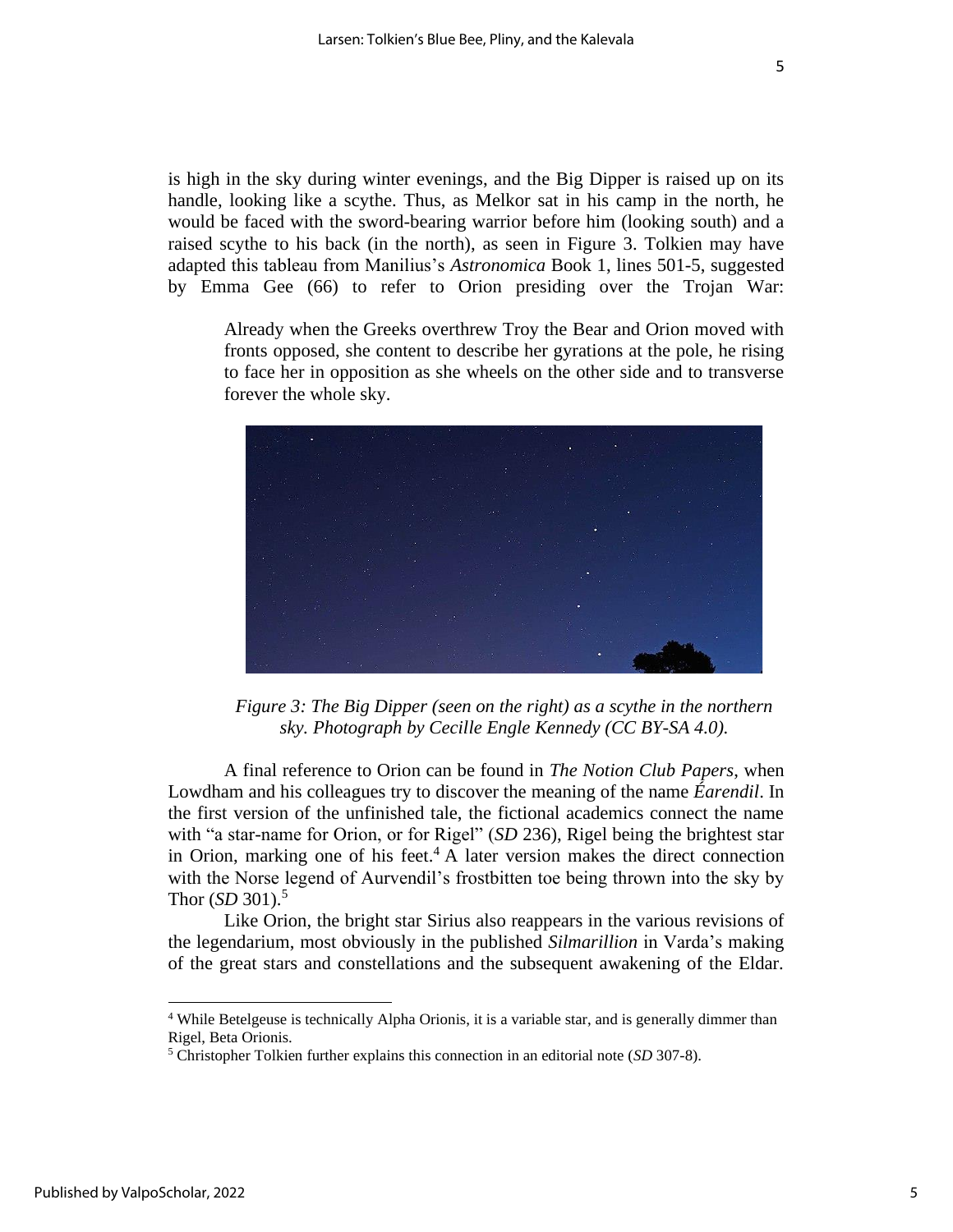But the jewels created by Fëanor are also compared to Sirius (here named Helluin) in *The Silmarillion* (64). Besides appearing as the stelliferous version of Ingil in *The Book of Lost Tales*, the star is also noted as among those most beloved by the Elves and Valar, there called Nielluin, "who is the Bee of Azure… whom still may all men see in autumn or in winter burning nigh the foot of Telimektar son of Tulkas" (*BoLT I* 182). The appendix in *The Book of Lost Tales I* (262) simply reiterates that Nielluin means blue bee and refers to Sirius without explaining why this name is specifically applied to the star. Sirius is a white star that can indeed seem blue-white to some eyes. However a direct association of Sirius with bees is nowhere explained in the legendarium, and was initially a mystery to this astronomer. It was therefore decided to investigate classical mythology connected with the star.

In many cultures, the name of Sirius and its larger constellation are synonymous. Sirius was an important celestial signpost for the ancient Egyptians, as its heliacal rising – the date it first rises just prior to the sun – was associated with the annual flooding of the Nile, an important event which guaranteed the success of the next harvest (Allen 124). The combined light of Sirius and the sun were often blamed for the hot weather of summer, leading to the common phrase *the dog days of summer* (Allen 118). Sirius has a checkered personality in classical mythology, as it is often associated with plagues and other ills. In the *Aeneid* Book X, lines 273-5, we read "the dog star, that burning constellation, when he brings drought and diseases on sickly mortals, rises and saddens the sky with inauspicious light" (Virgil 331). For example, Emma Gee (67) notes that, according to Manilius, Sirius "causes war and brings back peace," what she refers to as the "violent and vacillating" nature of this star. This is an interestingly accurate description of how Sirius appears in the sky, as, due to is relatively low altitude, it can twinkly madly, especially as seen from far north latitudes, varying in both color and brightness. In his poem "Lycidas," John Milton refers to Sirius as the "swart Star" (519, Line 138) and used as a sign of what Karl Wentersdorf (276) terms "immodest lust," being said to increase the sexual desire of both men and women; its appearance would result in sexual debauchery (Wentersdorf 277). For example, in his 1589 work *Menaphon*, Robert Greene wrote that children cannot be sure that they "know their owne fathers, especially if they be begotten in Dogge daies, when their mothers are franticke with love, and yong men furious for lust" (qtd. in Wentersdorf 277).

While this is all interesting, and speaks to the relative importance of Sirius in classical literature, there is little here thus far that ties Sirius to bees. However, there are direct apian correlations in classical mythology that Tolkien would have probably been familiar with. For example, Aristaeus, a minor god and son of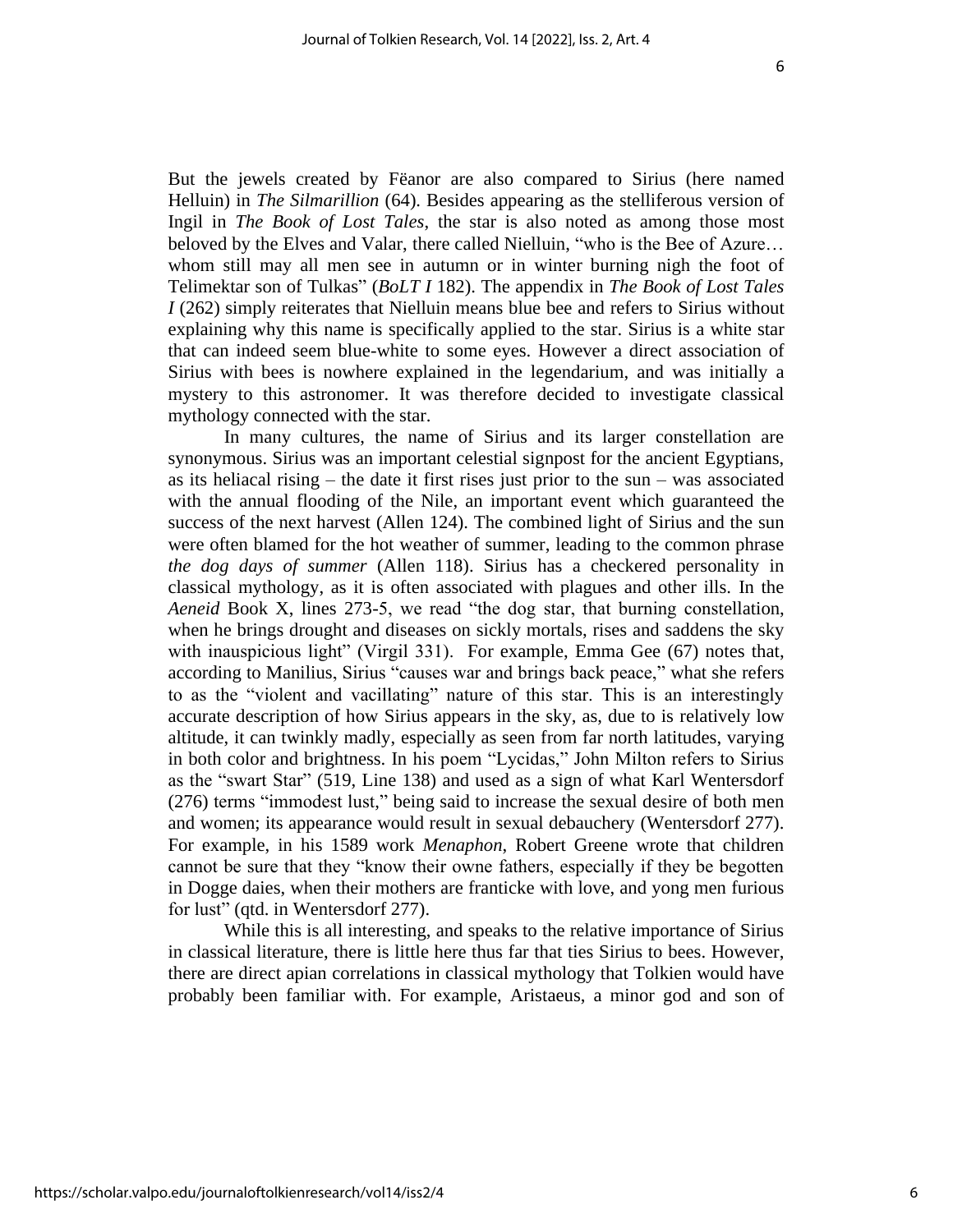Apollo associated with shepherds, cheese-making, bee-keeping,<sup>6</sup> honey, and olive growing, is said by Apollonius Rhodius (*The Argonautica* Book II) to have saved the Minoans from the extreme heat of Sirius by creating the seasonal Etesian winds that prevail during the summer months (69-70). A more direct connection to bees and honey can be found in Pliny's *Natural History* Book XI. In Chapter 12, "The Qualities of Honey," it is said "this substance is engendered from the air, mostly at the rising of the constellations, and more especially when Sirius is rising" (Pliny 12). Chapter 14, "The Kinds of Honey Peculiar to Various Places," includes "summer honey" which is made "while Sirius is shining in all its brilliancy" (Pliny 13). If it does not rain after the appearance of a rainbow, and

the dew becomes warmed by the sun's rays, a medicament, and not real honey, is produced; a gift sent from heaven for the cure of diseases of the eyes, ulcers, and maladies of the internal viscera. If this is taken at the rising of Sirius, and the rising of Venus, Jupiter, or Mercury should happen to fall on the same day, as is often the case, the sweetness of this substance, and the virtue which it possesses of restoring men to life, are not inferior to those attributed to the nectar of the gods. (Pliny 13)

A similar connection between honey and medicine can be found in a work that is known to have greatly influenced Tolkien, the *Kalevala*. In Runo 11-15 we read of the adventures of Lemminkäinen. After quarreling with his wife, Kyllikki, he leaves her and seeks to woo one of Louhi's daughters. Louhi demands that Lemminkäinen perform a number of tasks, but he fails and is killed, thrown into the river of the death-god Tuoni and dismembered. Lemminkäinen's mother retrieves the pieces of her son's body and manages to reassemble them, but he is weak and nonverbal. His mother entreats a bee, here twice called the "active hero" (Kilby 160, lines 437 and 455), to collect different varieties of honey in order to make medicine to help her son revive and regain his strength. After two varieties of honey fail, the bee is asked to go to heaven, to the special forest where the Creator dwells. At first the bee is apprehensive, doubting his own ability to accomplish this important task, saying "How can I perform thy bidding, I a man so small and helpless?" (Kilby 161, line 491). Perhaps we see here a presaging of the following famous lines from *The Fellowship of the Ring*:

This quest may be attempted by the weak with as much hope as the strong. Yet such is oft the course of deeds that move the wheels of the world:

<sup>6</sup> Aristaeus's connection with bees is rather complicated; his pursuit of Eurydice results in the destruction of his hives; the bees are restored after he has atoned for his sins. See G.T. Thomas (1978) and R.F. Thomas (1991) for more discussion.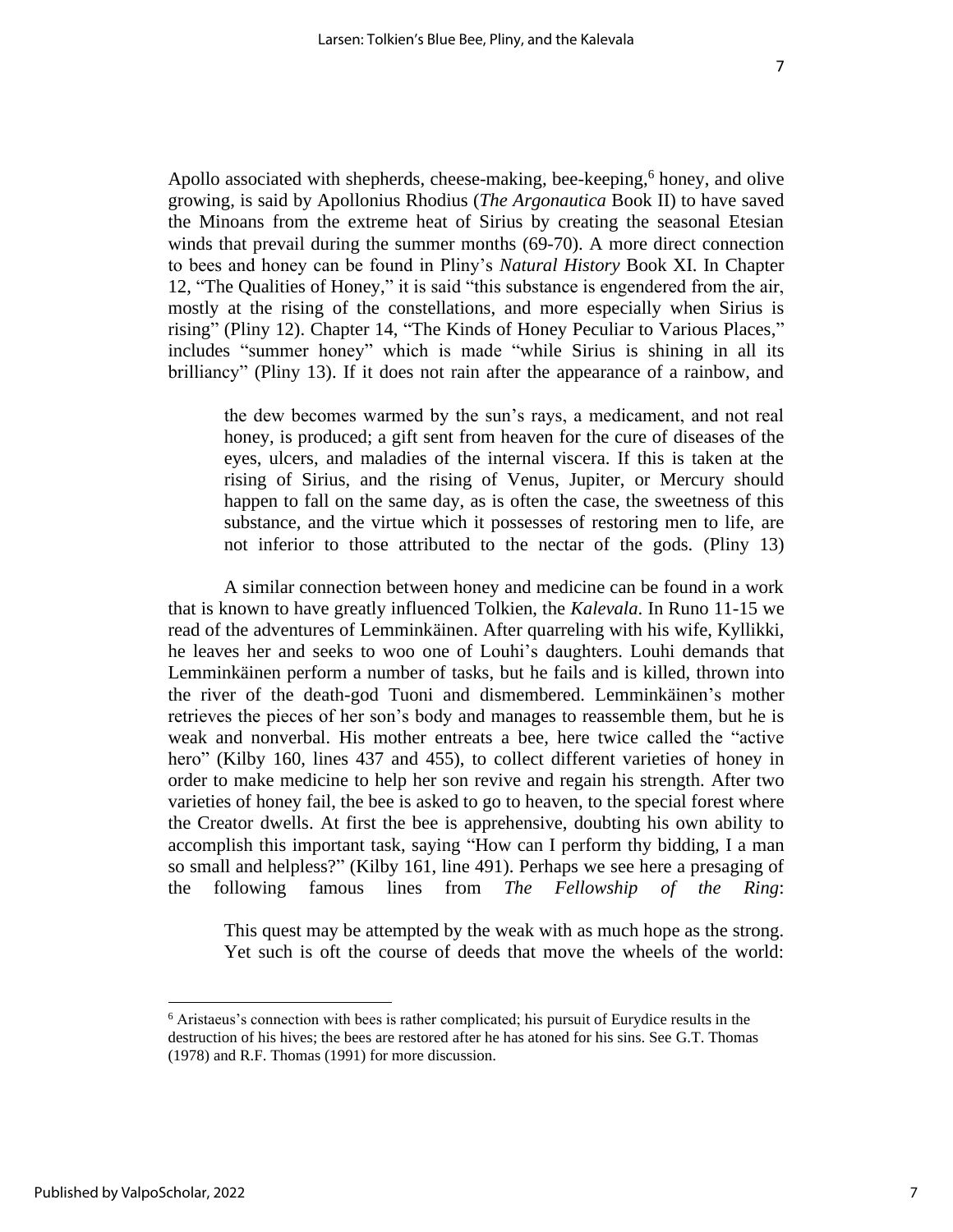small hands do them because they must, while the eyes of the great are elsewhere. (*FotR* 283)

But as the mother explains, the bee will certainly succeed if only he will

Fly aloft with easy effort, O'er the moon, below the daylight And amid the stars of heaven. Flying windlike on the first day Past the borders of Orion, On the second day thou soarest Even to the Great Bear's shoulders, On the third day soaring higher. O'er the Seven Stars thou risest. (Kilby 161, lines 494-502)

As predicted, the bee accomplishes his appointed task, and Lemminkäinen is restored. Note that since Sirius lies just to the lower left of Orion in the sky, its normal position is, indeed, on the "borders of Orion," as previously noted in the *Kalevala*. Given these mythological connections between Sirius, bees, and Orion it is no wonder that Tolkien's Ingil became morphed into a bee when he is transported to the heavens and takes his place beside Orion.

Not only are there references to Orion and the Big Dipper in this passage from the *Kalevala* (the primary constellations in Tolkien's eschatology),<sup>7</sup> but also another group of stars that Tolkien references in several works, $<sup>8</sup>$  the Seven Sisters</sup> or the Pleiades. As described in the *Kalevala*, the Pleiades (part of Taurus the Bull) travel the night sky higher than Orion.<sup>9</sup> This celestial trio is referenced in the final lines of Tolkien's essay "On 'The Kalevala' or Land of Heroes", as the "Great Bear to play with and Orion and the Seven Stars all dangling magically in the branches of a silver birch enchanted by Väinämöinen  $^{10}$  (*SoK* 87).

<sup>&</sup>lt;sup>7</sup> Tolkien's decision to use certain constellations and asterisms (e.g., Pleiades) in his legendarium is interesting when considered in parallel to specific groups of stars cited in the Old Testament. See Larsen (2021) for a detailed discussion.

<sup>8</sup> Most notable among these is the early poem "Kortirion Among the Trees." See Larsen (2018) for discussion of the astronomical allusions in this poem.

<sup>&</sup>lt;sup>9</sup> The placement of the Big Dipper/Great Bear is more complicated; during some times of the night (depending on the time of year), this group of stars is indeed very low on the northern horizon, but this is not a consistent placement.

 $10$  Note that Tolkien differentiates between the "Great Bear" and the "Seven Stars," as is fitting when contemplating the journey of the bee in the *Kalevala*. However, the reference to the stars seen in the tree branches refers to another passage in the *Kalevala*, in Runo 10, The Forging of the Sampo. Here Väinämöinen sings into being a wondrous tree, with the moon lighting the top and a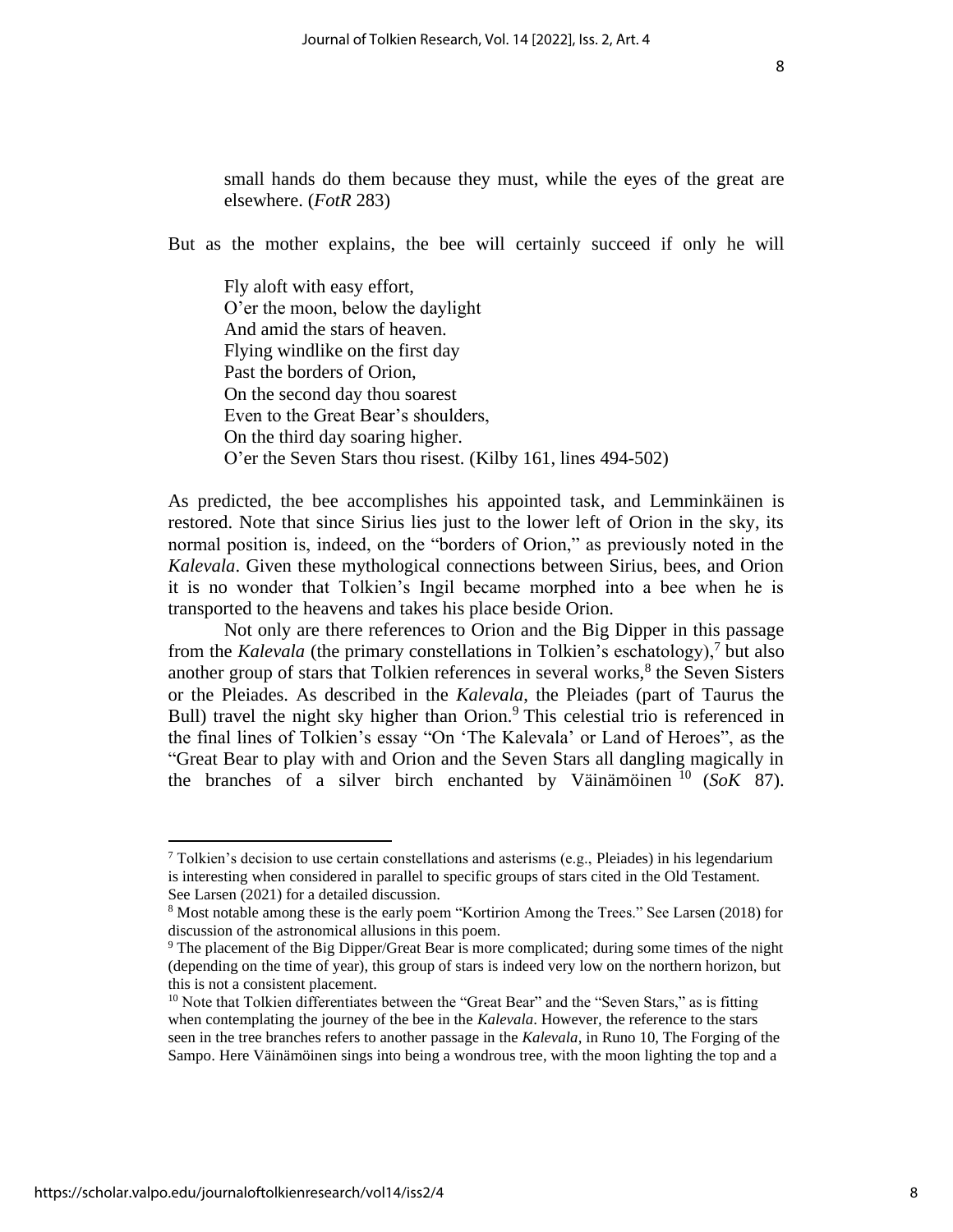In addition, Tolkien reminds us that in the *Kalevala* we should seek

the delight of Earth, the wonder of it; the essential feeling as of the necessity for magic; that juggling with the golden moon and silver sun (such are they) that is man's universal pastime. (*SoK* 87)

It is indeed not surprising that we find such magic, wonder, and appreciation of the heavens in Tolkien's writings as well.

#### *References:*

Allen, Richard Hinkley (1963). *Star Names: Their Lore and Meaning*. Dover. Apollonius Rhodius (1889). *The Argonautica.* Translated by Edward R.

Coleridge. George Bell and Sons.

[http://name.umdl.umich.edu/aht9126.0001.001.](http://name.umdl.umich.edu/aht9126.0001.001)

- Eddington, A.S. (1927). *Stars and Atoms*. Yale University Press.
- Frost, Robert (1923). *New Hampshire*. Henry Holt and Company.
- Gee, Emma (2002). "*Vaga Signa*: Orion and Sirius in Ovid's *Fasti*." *Ovid's* Fasti*: Historical Readings at its Bimillennium*, 47-70. Edited by Geraldine Herbert-Brown. Oxford University Press.
- Larsen, Kristine (2005). "A Definitive Identification of Tolkien's 'Borgil': An Astronomical and Literary Approach." *Tolkien Studies* 2: 161-70, 2005.
- (2015). "'While the World Lasted': End Times in Tolkien's Works." Presentation, New York Tolkien Conference, Baruch College [https://www.academia.edu/45657871/\\_While\\_the\\_World\\_Lasted\\_End\\_Ti](https://www.academia.edu/45657871/_While_the_World_Lasted_End_Times_in_Tolkiens_Works) [mes\\_in\\_Tolkiens\\_Works.](https://www.academia.edu/45657871/_While_the_World_Lasted_End_Times_in_Tolkiens_Works)
- (2018). "'Diadem the Fallen Day': Astronomical and Arboreal Motifs in the Poem 'Kortirion Among the Trees'." *Poetry and Song in the Works of J.R.R. Tolkien: Proceedings of the Tolkien Society Seminar 2017*, 29-40. Edited by Anna Milon. Luna Press.

group of stars in the branches. Translations by Kilby (94), Martin (n.p.), and Magoun (55) unanimously identify the constellation as the Great Bear (the Big Dipper), in contrast to Tolkien, who seems to suggest here that it is the Pleiades (or at the very least leaves the interpretation ambiguous). Such ambiguity is understandable, as the Big Dipper has seven bright stars, and the Pleiades is known as the Seven Sisters (although only six stars are easily visible to most observers; a satisfactory, universally accepted scientific explanation for the apparent error in the traditional name has thus-far eluded astronomers, and is well beyond this present discussion). The shape of the Pleiades is also "dipper-like," leading many casual observers of the night sky to confuse it with the Little Dipper. Se[e https://earthsky.org/sky-archive/november-is-the-month-of-the-pleiades/](https://earthsky.org/sky-archive/november-is-the-month-of-the-pleiades/) for more information. As a side note, it is possible that Väinämöinen's celestial tree was a motivation behind the creation of the aforementioned Pine of Tavrobel in *The Book of Lost Tales*.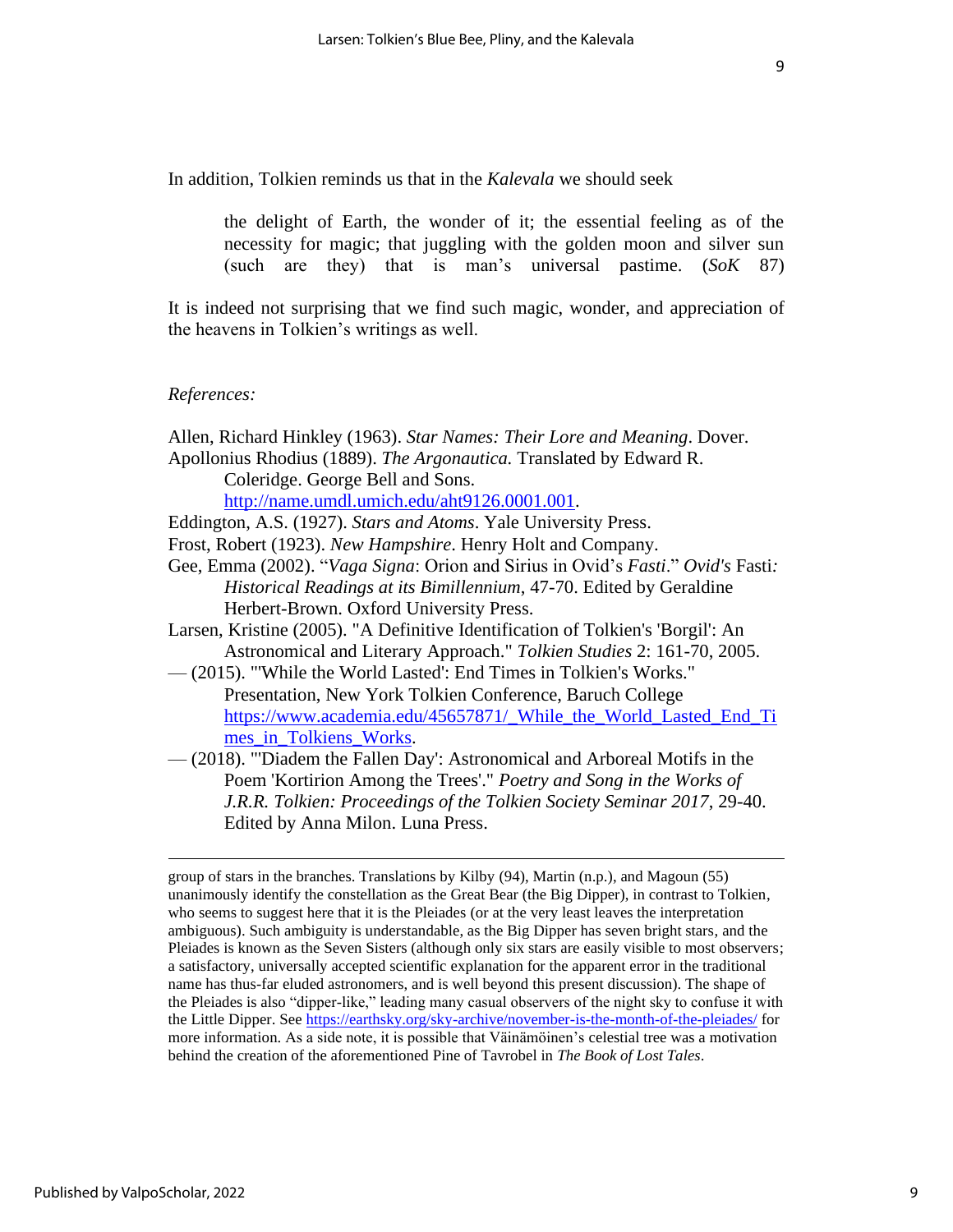— (2021). "Who Maketh Morwinyon, and Menelmacar, and Remmirath, and the Inner Parts of the South (Where the Stars are Strange): Tolkien's Astronomical Choices and the Books of Job and Amos." *Journal of Tolkien Research* 13(2), article 4, 2021. [https://scholar.valpo.edu/journaloftolkienresearch/vol13/iss2/2/.](https://scholar.valpo.edu/journaloftolkienresearch/vol13/iss2/2/)

Lönnrot, Elias (1888). *Kalevala.* Translated by John Martin Crawford. Columbian Publishing Company. [https://www.gutenberg.org/files/5186/5186-h/5186](https://www.gutenberg.org/files/5186/5186-h/5186-h.htm) [h.htm](https://www.gutenberg.org/files/5186/5186-h/5186-h.htm) .

— (1907). *Kalevala, Vol. I.* Translated by W.F. Kilby. J.M. Dent & Sons. [https://www.gutenberg.org/files/25953/25953-h/25953-h.htm.](https://www.gutenberg.org/files/25953/25953-h/25953-h.htm)

- (1963). *Kalevala*. Translated by Francis Peabody Magoun. Harvard University Press.
- Manilius (1977). *Astronomica*. Translated by G.P. Goold. Harvard University Press.
- Milton, John (2000). "Lycidas." *The Broadview Anthology of Seventeenth-Century Verse and Prose*, 516-20. Edited by Alan Rudrum et al. Broadview.
- Pliny (1855). *The Natural History of Pliny, Vol. III.* Translated by John Bostock and H.T. Eiley. [https://www.gutenberg.org/files/59131/59131-h/59131](https://www.gutenberg.org/files/59131/59131-h/59131-h.htm) [h.htm.](https://www.gutenberg.org/files/59131/59131-h/59131-h.htm)
- Thomas, Geraldine T. (1978) "Religious Background for Virgil's Bee Symbol in the *Georgics*." *Vergilius* No. 24: 32-6.
- Thomas, Richard F. (1991) "The 'Sacrifice' at the End of the *Georgics*, Aristaeus, and Vergilian Closure." *Classical Philology* 86(3): 211-8.
- Tolkien, J.R.R. (1984). *The Book of Lost Tales, Part 1.* Edited by Christopher Tolkien. Houghton Mifflin.
- (1984). *The Book of Lost Tales, Part 2.* Edited by Christopher Tolkien. Houghton Mifflin.
- (1986). *The Shaping of Middle-earth.* Edited by Christopher Tolkien. Houghton Mifflin.
- (1988). *The Return of the Shadow.* Edited by Christopher Tolkien. Houghton Mifflin.
- (1993). *The Fellowship of the Ring*. Houghton Mifflin.
- (1993). *Morgoth's Ring.* Edited by Christopher Tolkien. Houghton Mifflin.
- (1993). *Sauron Defeated.* Edited by Christopher Tolkien. Houghton Mifflin.
- (1996). *The Peoples of Middle-earth.* Edited by Christopher Tolkien. Houghton Mifflin.
- (2001). *The Silmarillion.* Edited by Christopher Tolkien. Houghton Mifflin.
- (2015). *The Story of Kullervo*. Edited by Verlyn Flieger. HarperCollins.
- Virgil [P. Virgilii Maronis] (1821). *The Works of Virgil, Vol. II.* Translated by Anonymous. F.C. and J. Rivington et al.